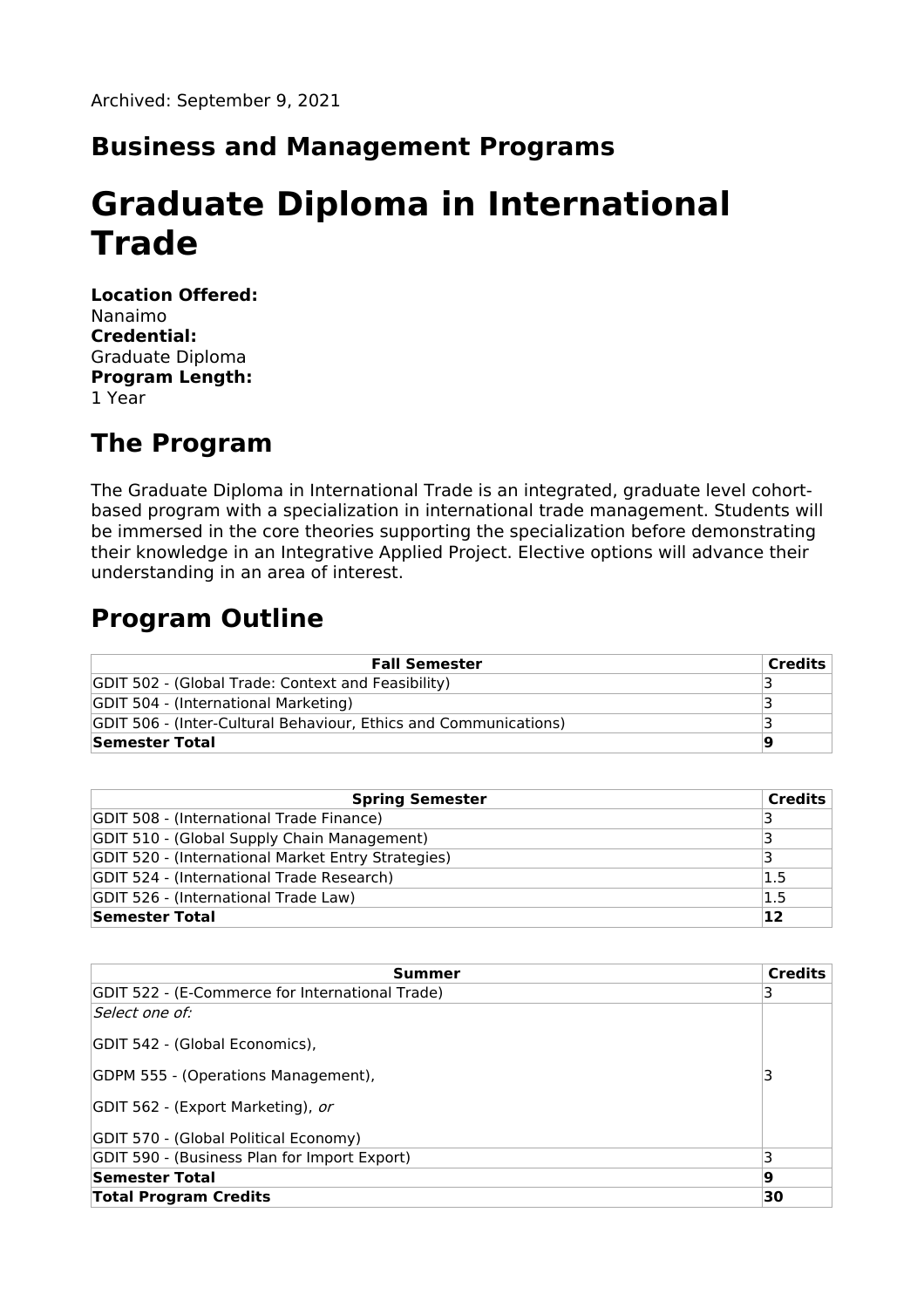# **Completion Requirements**

The Diploma will be awarded upon successful completion of required coursework including the Applied Project with a minimum of a "C" grade in any course and an overall "C+" GPA for the program.

Successful completion of a Graduate Diploma in one year can be affected by course availability and the previous academic and work related experience of the individual candidate.

### **Admission Requirements**

- International students must meet VIU's International Student English Language Requirements for Graduate Programs.
- An acceptable undergraduate or master's degree in business from a recognized university with a minimum "C+" (2.33) grade point average on the most recent 60 credits, or VIU's Graduate Certificate in Business (GCIB) with a minimum "C+" (2.33) grade point average.

#### **Notes on Admission**

- This is a competitive admission process with limited seats in the program. Applicants who meet or exceed the minimum admission requirements may not necessarily be admitted to the program.
- Priority admission will be given to graduates from the Graduate Certificate in Business (GCIB) who have a minimum "C+" grade point average.
- Preference will be given to candidates with the above noted admission requirements as well as individuals whose background, and prior work and study indicate preparation for careers in international business and trade.

#### **Program Regulations**

GDIT 590 can only be taken upon the successful completion of two prior semesters (21 credits).

Course re-enrolment is subject to course availability and subject to fees per credit.

Deferrals and program interruptions must be approved by the program administrator and are subject to university Graduate Programs policy.

Students not maintaining the required GPA of "C+" (2.33) will be placed on probation for one semester only and will not continue unless probation conditions are met. Failure to meet probation conditions will result in removal from the program.

### **Career Opportunities**

Students can expect to be working in a variety of industries since import, export and supply chain management is central to firms engaged in both supply, logistics, and procurement across international borders.

The GDIT program, as it specializes in international trade, will enable students to enter firms engaged in international business or establish their own trade operations as the program covers and integrates all aspects of international trade.